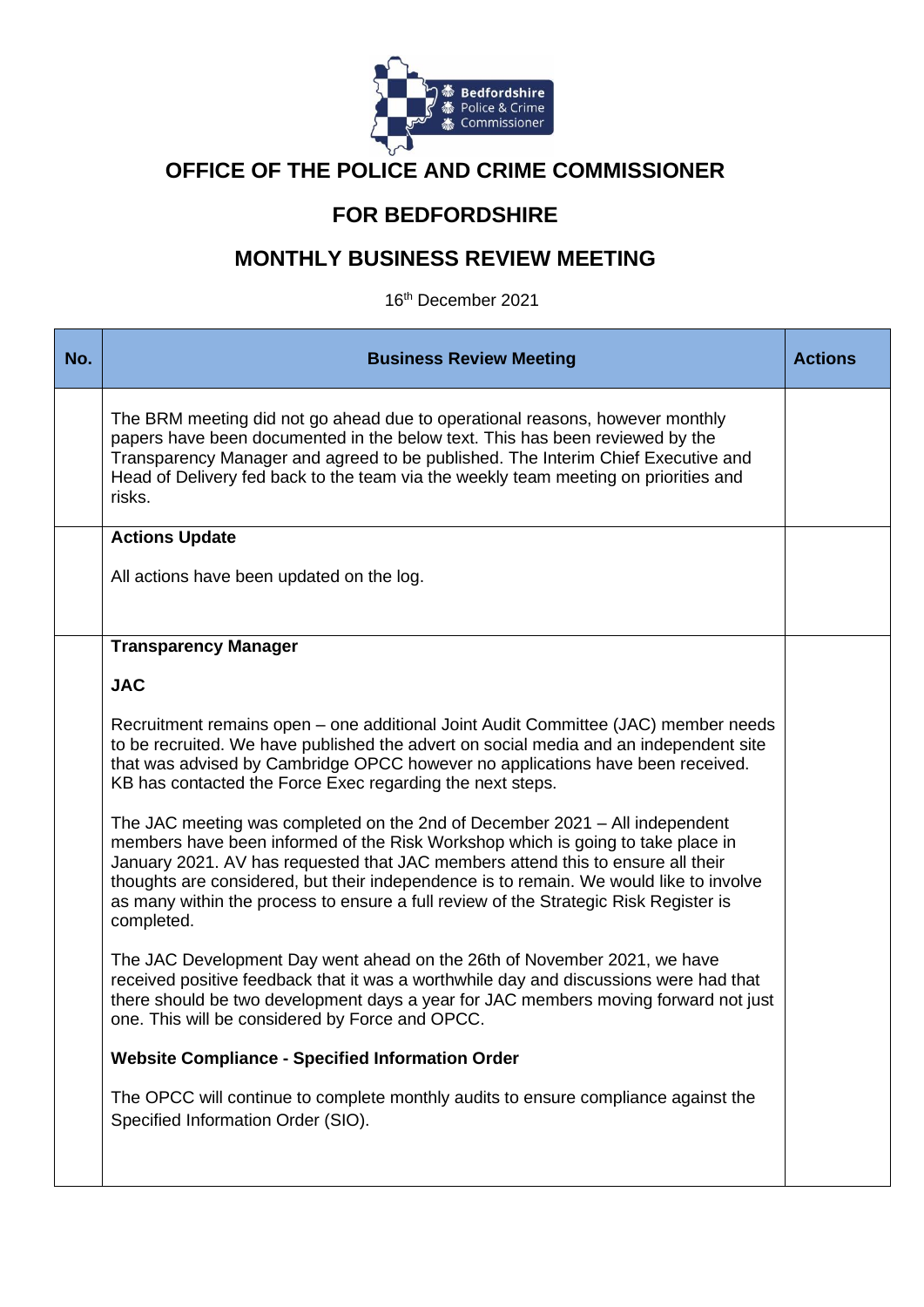

| Regarding the Information Document that is published on a monthly basis, KB will be<br>having a meeting in the new year with the Force Exec to ensure that the information<br>aligns with the Police and Crime Plan.                                                                                                                                                                                                                                                                                                                           |     |
|------------------------------------------------------------------------------------------------------------------------------------------------------------------------------------------------------------------------------------------------------------------------------------------------------------------------------------------------------------------------------------------------------------------------------------------------------------------------------------------------------------------------------------------------|-----|
| <b>FOI/DP Requests</b>                                                                                                                                                                                                                                                                                                                                                                                                                                                                                                                         |     |
| Freedom of Information Requests continue to come in and be managed by BC. When<br>an FOI has been received it is not for the Transparency Team to search the specific<br>area folders for this information, it is for the department within the OPCC to provide the<br>information and then the Transparency Team will review whether any of the information<br>is deemed restricted.                                                                                                                                                          |     |
| <b>ACTION:</b> All OPCC to be aware that acronyms should be explained in full in minutes.                                                                                                                                                                                                                                                                                                                                                                                                                                                      | All |
| <b>ICV's/Dogs</b>                                                                                                                                                                                                                                                                                                                                                                                                                                                                                                                              |     |
| ICV (Independent Custody Visitor) training took place on the 9th of December for five of<br>our new recruits. It went well and now the real training starts with the new ICVs<br>shadowing the experienced ICVs during visits.                                                                                                                                                                                                                                                                                                                 |     |
| The ICV panel meeting was completed on the 15 <sup>th</sup> of December. Physical visits are<br>going well with issues being worked through. The PCC attended the meeting and was<br>welcomed by the panel. The PCC spoke through his dedication to volunteers and<br>thanked all for their continued service.                                                                                                                                                                                                                                 |     |
| LQCs/Misconduct.                                                                                                                                                                                                                                                                                                                                                                                                                                                                                                                               |     |
| The OPCC is currently having ongoing conversations about the Legally Qualified Chair<br>(LQC) function and KB will update all when a resolution is agreed.                                                                                                                                                                                                                                                                                                                                                                                     |     |
| <b>Complaints</b>                                                                                                                                                                                                                                                                                                                                                                                                                                                                                                                              |     |
| Six new reviews have been received since the last BRM meeting, ten have been<br>finalised and two are outstanding. None have been upheld, however OPCC oversight<br>has been submitted to the Professional Standards Department.                                                                                                                                                                                                                                                                                                               |     |
| KB has informed all OPCC staff of the complaints process – the OPCC receive<br>complaints in many ways via phone, email, social media, and specific individuals within<br>the team. KB confirmed that the OPCC does not deal with, investigate, make enquiries<br>about complaints against Bedfordshire Police in any way - only Chief Constable<br>complaints or reviews. If a complaint is received it should be forwarded to Bedfordshire<br>Police to review and respond. If the team need more information on this, please contact<br>KB. |     |
| <b>Decisions</b>                                                                                                                                                                                                                                                                                                                                                                                                                                                                                                                               |     |
| All known decisions are now on the website. All team members are asked to remember<br>the process regarding decisions, if your department needs to draft a decision or you are<br>aware of a decision made in a meeting, please let KB and BC know as they need to                                                                                                                                                                                                                                                                             |     |

ensure nothing is being missed.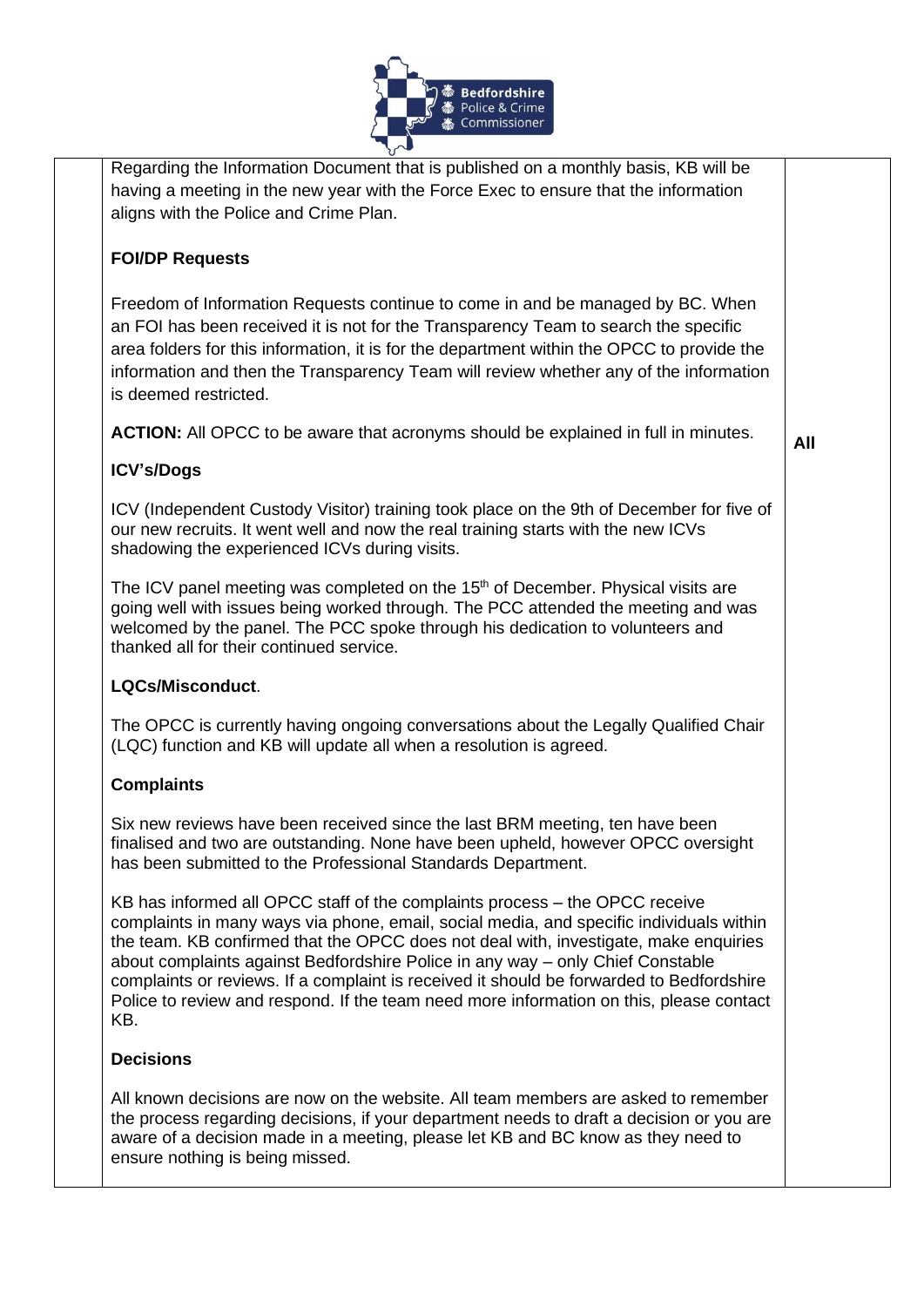

## **Victim Care**

## **Signpost**

## **Performance – Qualitative and quantitative**

Referrals into Signpost for November from the Force were 640. There were 29 agency referrals and 19 self-referrals

## **Projects**

Signpost are on track to have their name changed to Bedfordshire Victim Care Services in December. All new literature has been designed and SP is awaiting the confirmation of the new website detail.

## **New elements to log (issues or success)**

Signpost have secured more safe spaces around the county for DA Face to Face.

## **Communication plans to share**

Signpost will re brand and change its name to '**Bedfordshire Victim Care Services'.** The main reason behind this decision is that Signpost in Luton already exists, and we are often confused with them.

Re branding will coincide with a new Website, Facebook page as well as Twitter which will enable us to connect with more victims ensuring help can be provided.

## **Bedfordshire Police Partnership Trust:**

## **Performance – Qualitative and quantitative**

Referrals to the Scheme for November were 90. The Bobby Scheme also attend 2 High Risk DA addresses alongside the Force.

## **New elements to log (issues or success)**

The BPPT have received four £500 grants and one £750 grant so far for Video Doorbells.

A £2500 grant was given to Ring Craft Boxing Gym to enable them to provide training to children. With this grant, Ring Craft Boxing Gym can support six children get free training they will get their amateur cards and insurance paid for. This will be reviewed in six months' time.

## **Project Manager – Policing and Contact**

**Anti-Bullying Campaign**

There are no major issues or risks currently for the Anti-Bullying Campaign project.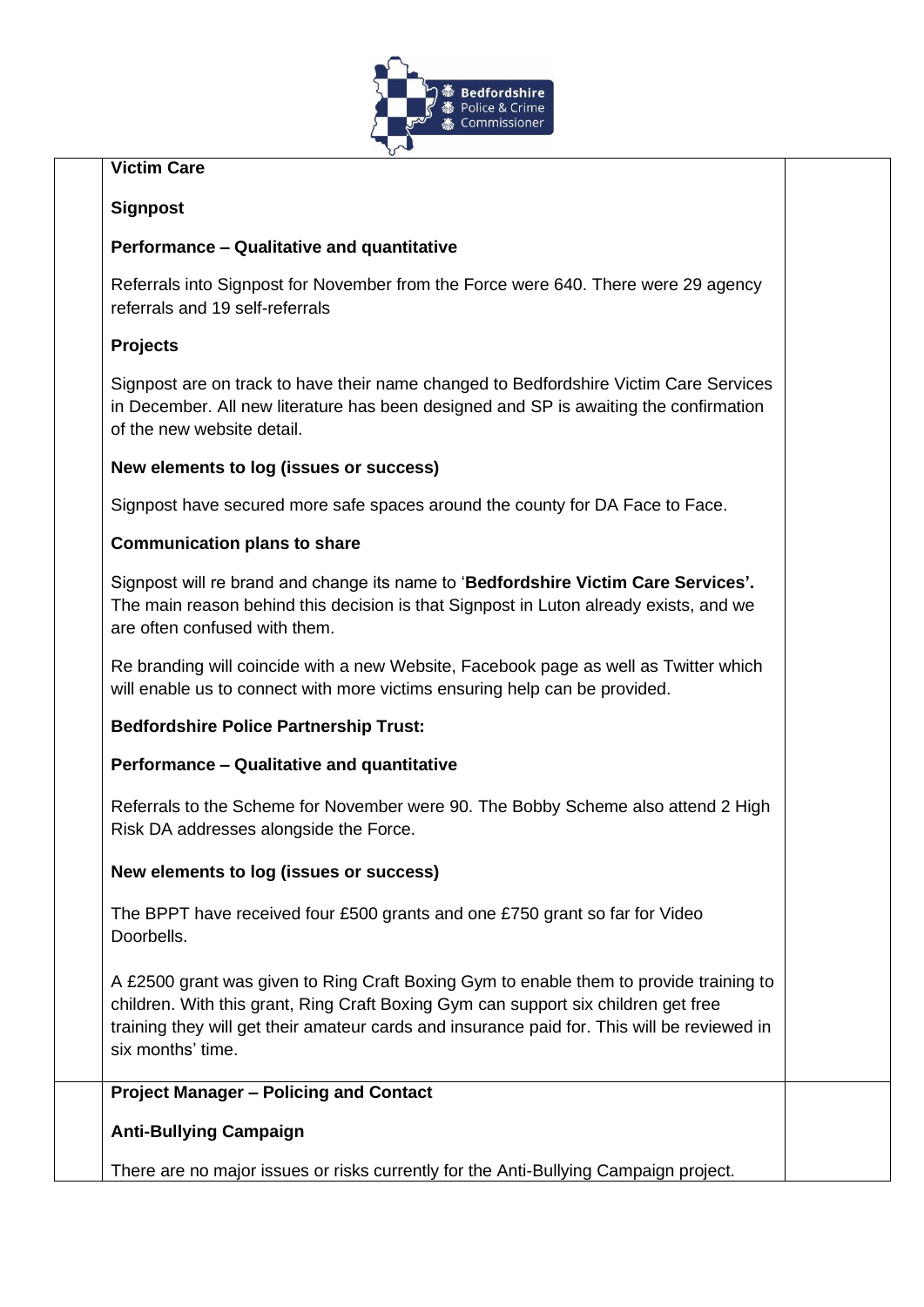

#### **Community engagement and days of action**

As part of the PCC pledges, he has committed to work with local partners and the community to understand local issues and then problem solve aspects of then with law enforcement and local partners that can directly impact the issues that have been raised. The Rural Crime Event went ahead in November and currently awaiting further dates.

## **Roads Fund**

The Roads Fund Bid closed on 10th December 2021. 18 bids were received and will be reviewing between now and 6<sup>th</sup> January 2022. There are no risks or issues identified at this time for the Roads Fund.

## **Reducing Reoffending**

The Reducing Reoffending project is to deliver drug and alcohol treatment conditional caution to offenders across Bedfordshire. We are currently awaiting the next quarters summary for details of take up rates and reoffending rates etc. The next Reducing Reoffending meeting is scheduled for January 2022. There are no major risks or issues.

#### **Communications Officer**

#### **Press release schedule update (this week)**

- Partnership Day
- Safer Streets door knocks in Manshead
- Bedfordshire PCC welcomes largest ever increase in funding for drug treatment
- Signpost re-name
- PCC Christmas message
- Precept survey

Signpost has been re-branded and is now called Bedfordshire Victim Care Services (BVCS) – Social comms, email has been sent to partners as well as internal comms.

#### **Newsletter (internal and external)**

- VAWG
- Knife crime linking to VERU
- Safer Streets and Street Watch schemes
- Partnership day
- Re-naming Signpost to BVCS
- PCC's Grant Fund/Road Safety Fund
- Press releases
- Social media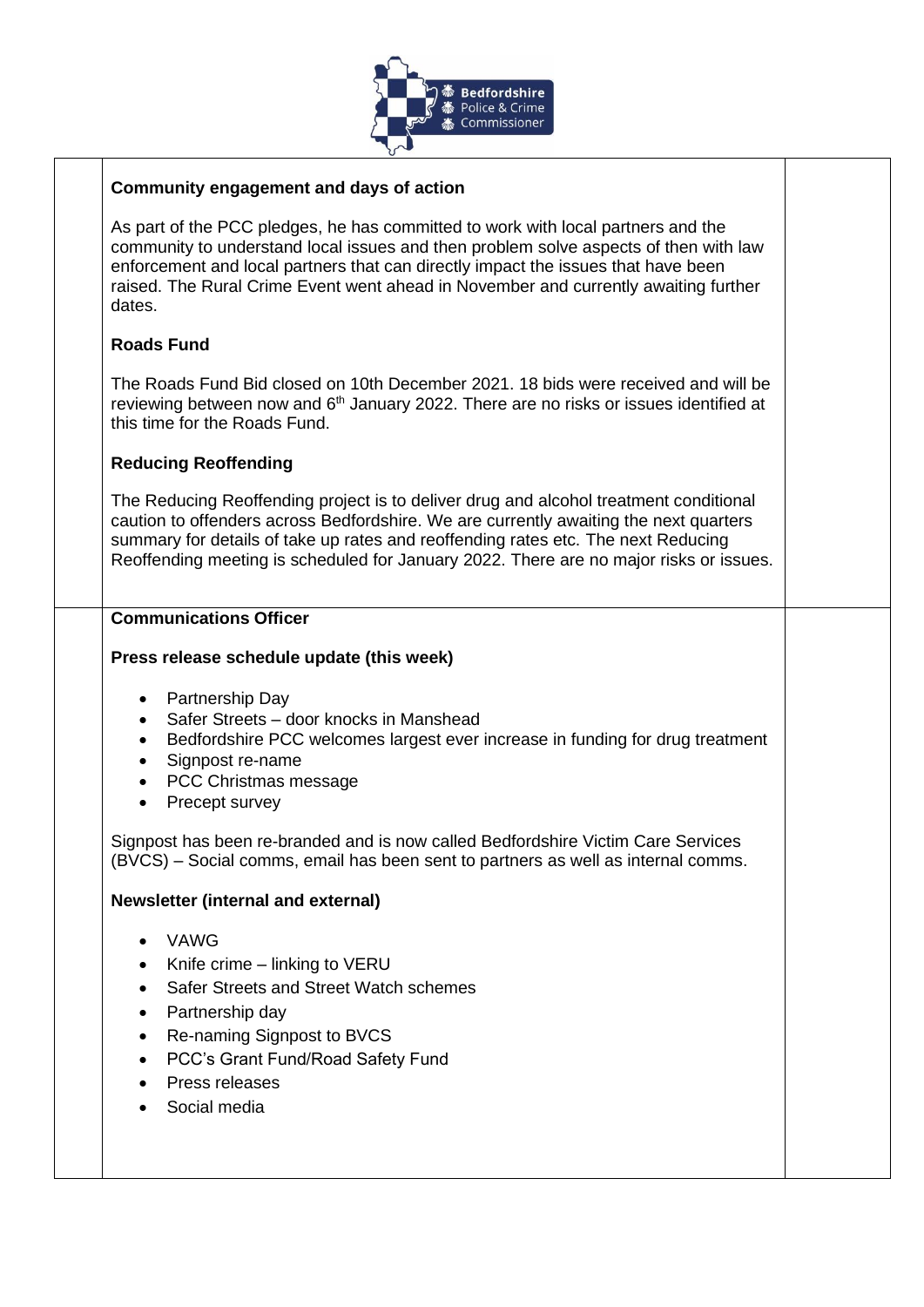

# **Socials**  • Graduation ceremony • Commissioning panel • Op Foresight • Bedford Hospital Radio • Christmas Carol Service in Clapham • Gov 10-tear strategy • PCC's Christmas message • OPCC Christmas message • Precept **Website**  LF and ZF had a catch up with the Website Provider to discuss a few enhancements and tweaks to the website – this work continues in the New Year. **AOB** BVCS comms continue in the New Year with a Facebook page and collateral for partners. **Events Officer Beds Youth Council (BYC)**  This month's theme was Exploitation: know the words, be seen and heard by FACES. **Full Office Meeting**  Four meetings have been booked in for 2022. The next full team catch up is  $8<sup>th</sup>$ February 2022 at 10:30am – 11:30am. **Precept Survey (Launches: 17th December 2021 – January 2022)**  The Precept Survey is currently being designed. **Annual Survey (moved to 2022)** First draft signed off. For PCC to approve. **Safer Streets Manager/Commissioning Safer Streets Bedford** The project looks to address key physical changes in the areas that are regularly referenced in police data, consultation comments and partnership meetings. These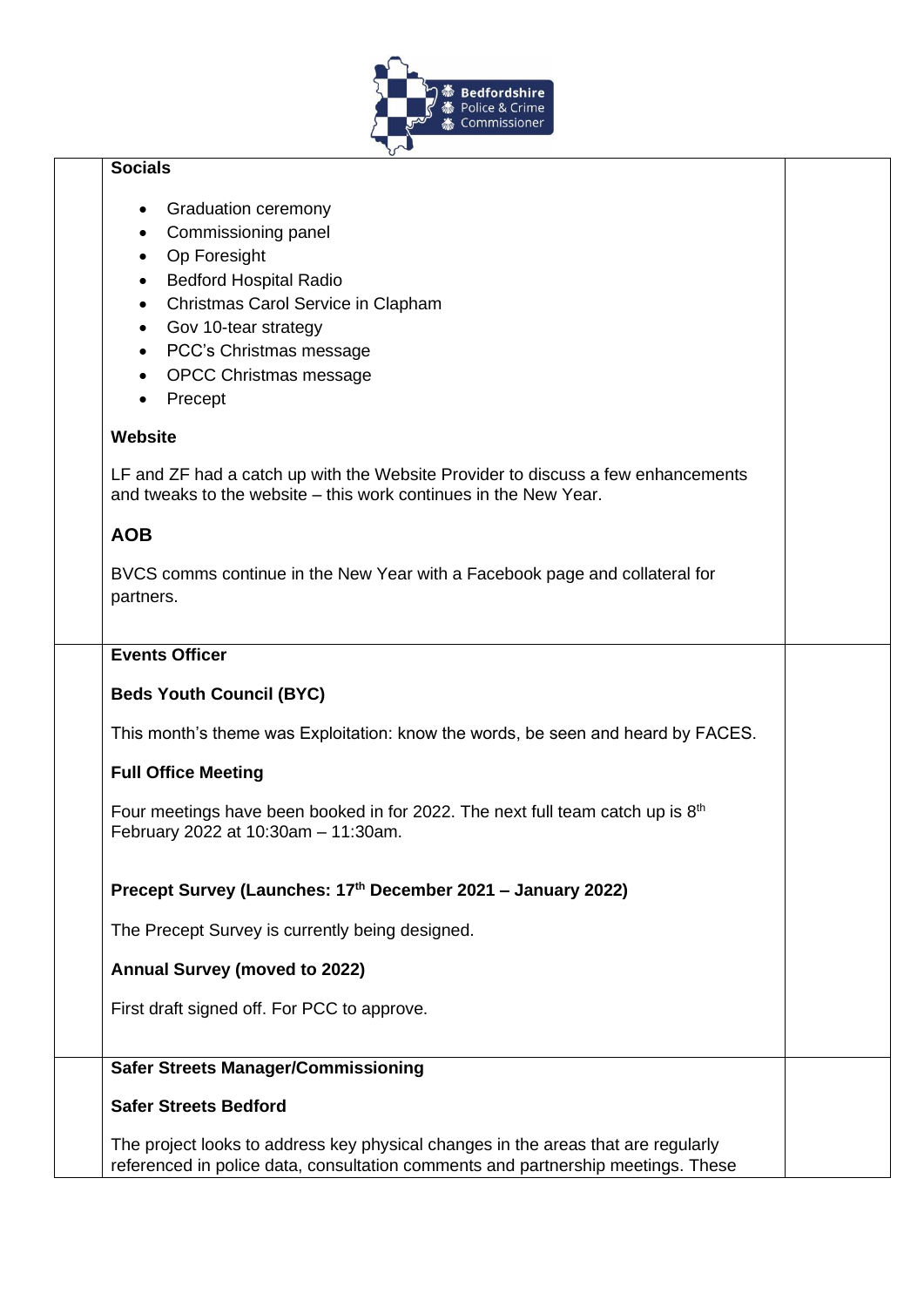

areas are a corridor into our busy town centre and where we have had success with programmes in that centre, we are seeing a rise in the corridors into the town.

This will run alongside a programme of education for young males, support services for women and a wider community-based communications plan to increase awareness and reporting within this area.

Collectively the project aims to utilise funding to reach and support the largest number of residents and visitors in the time allocated for the initiatives to be delivered.

There are currently delays with lighting and CCTV and there is an underspend present from the delay in recruitment.

## **Safer Streets Dunstable**

Environmental Visual Assessment (EVA) was completed as part of wider need assessment for the area, in partnership with Bedfordshire Police, Central Bedfordshire Council and OPCC.

Benefits with the project will include but not limited to reduction in crime, increase in public confidence, increase in stolen property recovery, decrease in shoplifting, and increase fear in offenders to commit crimes within the Safer Street Zone.

Identified areas within the EVA were:

A/ CCTV

B/Lighting

C/Landscaping/Fly Tipping

D/Community Engagement and Community Hub

E/Home Visits and Home Security Offers

F/Trap Bike

G/ Business Support

A risk at present is that there are delays with installation of CCTV and lighting.

#### **Probation Update**

AB attended a probation meeting on  $3<sup>rd</sup>$  December in discussion around the recovery services.

#### **Contacts Officer**

**APCC –** Document reviewed by KB.